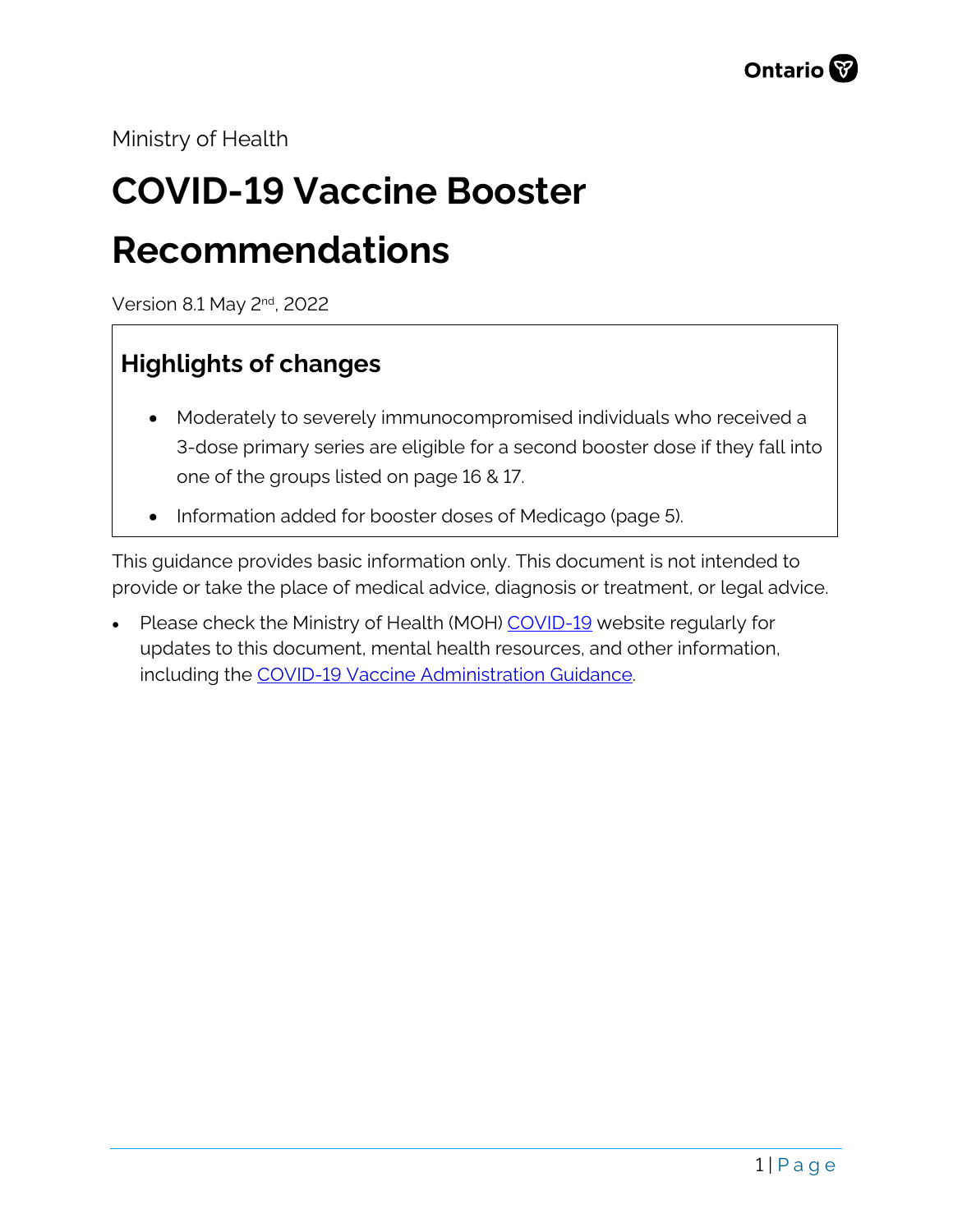## **Table of Contents**

| Table 1: Options and Rationale for Vaccine Type and Dose offered for COVID-19<br>Vaccine Booster Dose(s) and 3- Dose Primary Series in Certain Populations 5 |
|--------------------------------------------------------------------------------------------------------------------------------------------------------------|
| 3-Dose Primary Series for Moderately to Severely Immunocompromised7                                                                                          |
|                                                                                                                                                              |
|                                                                                                                                                              |
|                                                                                                                                                              |
|                                                                                                                                                              |
|                                                                                                                                                              |
|                                                                                                                                                              |
|                                                                                                                                                              |
|                                                                                                                                                              |
| Residents of Long-Term Care Homes, Retirement Homes, Elder Care Lodges                                                                                       |
| Appendix A: List of Immunosuppressive Medications in Alphabetical Order 17                                                                                   |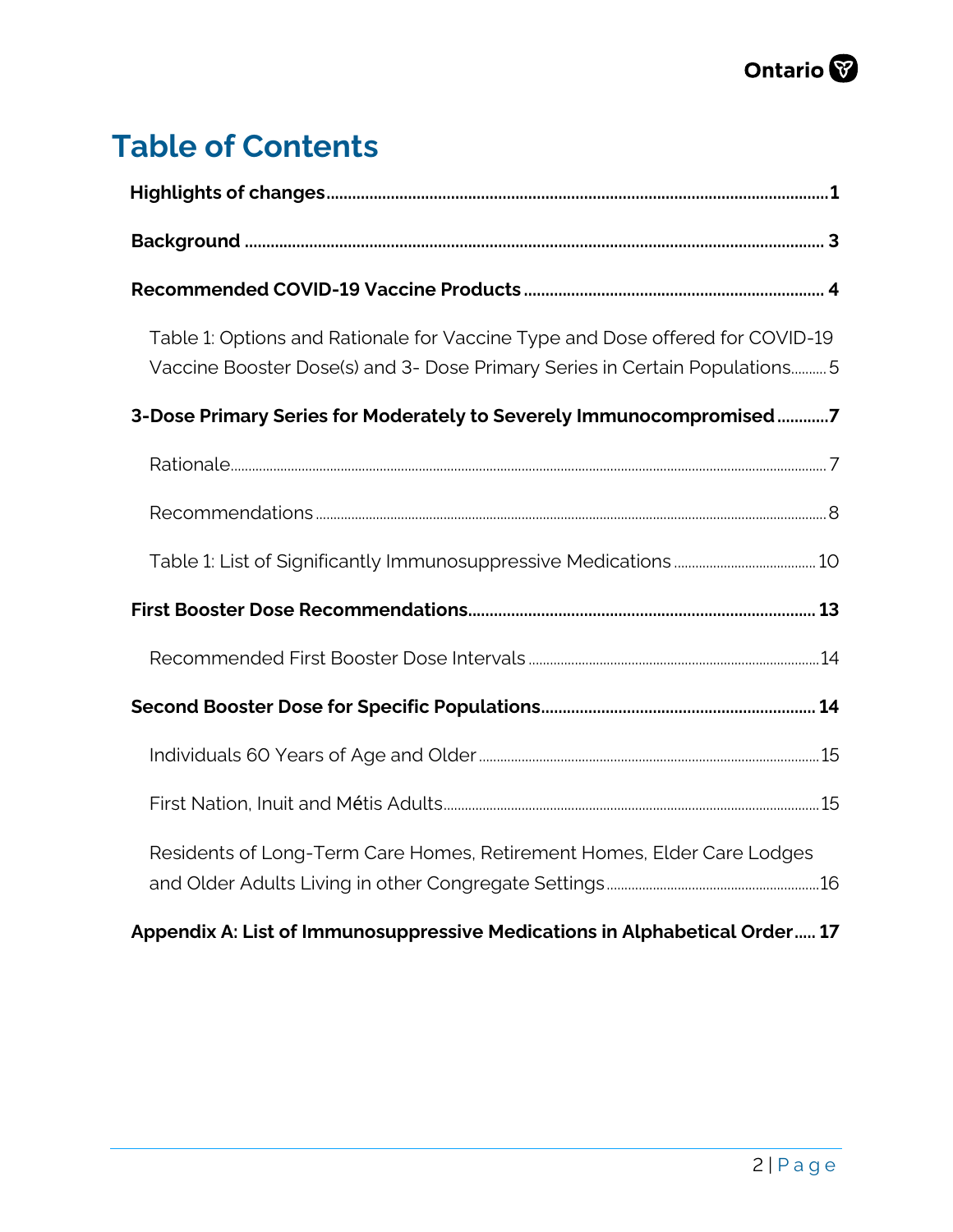### <span id="page-2-0"></span>**Background**

**In response to the evolving SARS-CoV-2 virus and variants of concern, the Ministry is recommending booster doses of COVID-19 vaccines to provide increased protection across the population.** 

Per the [Canadian Immunization Guide \(CIG\),](https://www.canada.ca/en/public-health/services/publications/healthy-living/canadian-immunization-guide-part-4-active-vaccines/page-26-covid-19-vaccine.html#a5.5) the intent of a booster dose is to restore protection that may have decreased over time to a level that is no longer deemed sufficient in individuals who initially responded adequately to a complete primary vaccine series. Doses of the COVID-19 vaccines after the primary series are described as booster doses. However, over time, the nomenclature of this additional dose could evolve as the optimal number of doses in a primary series is better understood. Evidence is emerging that vaccine effectiveness against infection and COVID-19 disease decreases with time, and the effectiveness of currently authorized COVID-19 vaccines against the Omicron variant and sub-variants is decreased. Therefore, booster doses are recommended for eligible individuals, to obtain stronger protection.

Evidence from clinical trials suggests that booster doses of mRNA vaccines given six months after the primary series elicited a robust immune response. Real world data suggests that a booster dose provides good short-term vaccine effectiveness and has a safety profile similar to the second dose of the vaccine. Emerging evidence suggests that vaccine effectiveness against infection/symptomatic disease for Omicron from a first booster of mRNA vaccine decreases over time since vaccination [\(NACI, 2022\)](https://www.canada.ca/content/dam/phac-aspc/documents/services/immunization/national-advisory-committee-on-immunization-naci/naci-guidance-second-booster-dose-covid-19-vaccines.pdf).Serological testing is not recommended before or after COVID-19 vaccination [\(CIG, 2022\)](https://www.canada.ca/en/public-health/services/publications/healthy-living/canadian-immunization-guide-part-4-active-vaccines/page-26-covid-19-vaccine.html#a5.5). See the [CIG](https://www.canada.ca/en/public-health/services/publications/healthy-living/canadian-immunization-guide-part-4-active-vaccines/page-26-covid-19-vaccine.html#a5.5) for more information on the evidence, safety and immunogenicity of COVID-19 booster doses.

The evidence on the risk of myocarditis/pericarditis after a booster dose of an mRNA vaccine is limited, but appears to be lower than the already rare risk after the second dose of the primary series but higher than after the first dose (NACI, 2021). Information for subsequent immunization in individuals who experienced myocarditis (with or without pericarditis) within 6 weeks of receiving a previous dose of an mRNA COVID-19 vaccine is available in the [COVID-19 Vaccine Chapter of the](https://www.canada.ca/en/public-health/services/publications/healthy-living/canadian-immunization-guide-part-4-active-vaccines/page-26-covid-19-vaccine.html#a10.4)  [CIG.](https://www.canada.ca/en/public-health/services/publications/healthy-living/canadian-immunization-guide-part-4-active-vaccines/page-26-covid-19-vaccine.html#a10.4)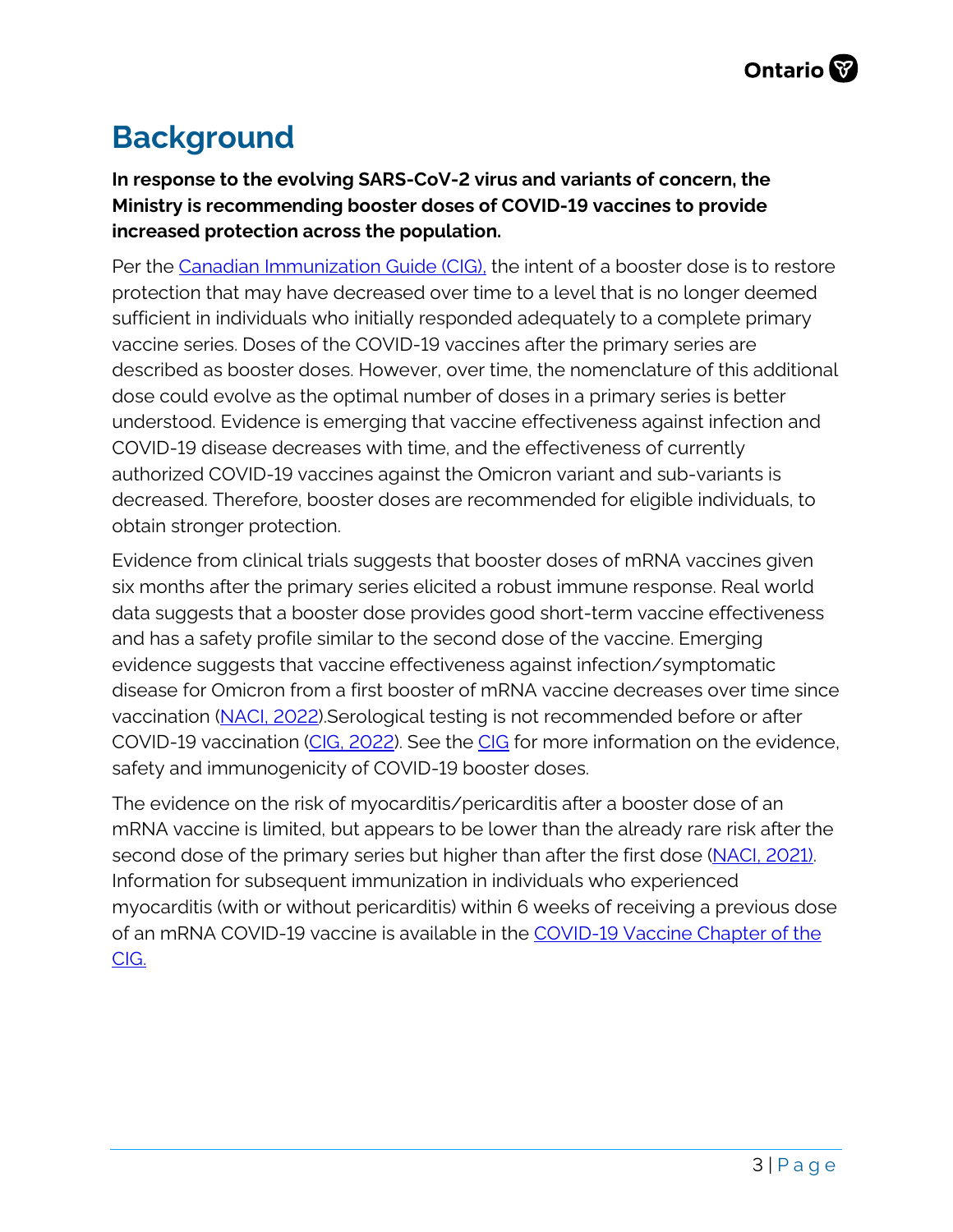The National Advisory Committee on Immunization (NACI), the Ontario Immunization Advisory Committee (OIAC), the Ministry of Health (MOH), and Public Health Ontario (PHO) are closely following the research on the safety and effectiveness of additional doses. Recommendations will be re-examined on an ongoing basis as new data emerges and any updates will be issued as part of Ontario's ongoing COVID-19 vaccination program as further evidence becomes available.

See the [Staying Up to Date with COVID-19 Vaccines: Recommended Doses](https://www.health.gov.on.ca/en/pro/programs/publichealth/coronavirus/docs/vaccine/COVID_19_vaccine_up_to_date.pdf#page=3) Guidance for vaccination schedules and more information on recommended doses for individuals who received COVID-19 vaccines not authorized by Health Canada.

For information on the timing of booster doses following SARS-CoV-2 infection and booster dose post-vaccination observation periods, see the MOH [COVID-19](https://www.health.gov.on.ca/en/pro/programs/publichealth/coronavirus/docs/vaccine/COVID-19_vaccine_administration.pdf) Vaccine [Administration](https://www.health.gov.on.ca/en/pro/programs/publichealth/coronavirus/docs/vaccine/COVID-19_vaccine_administration.pdf) guidance.

### <span id="page-3-0"></span>**Recommended COVID-19 Vaccine Products**

Individuals are recommended to receive an mRNA vaccine for their primary series and booster dose(s), due to the strong protection offered and well established safety and effectiveness data [\(CIG, 2022\)](https://www.canada.ca/en/public-health/services/publications/healthy-living/canadian-immunization-guide-part-4-active-vaccines/page-26-covid-19-vaccine.html). People who experienced a severe immediate allergic reaction after a dose of an mRNA COVID-19 vaccine can safely receive future doses of the same or another mRNA COVID-19 vaccine after consulting with an allergist/immunologist or another appropriate physician. See the [Canadian Immunization Guide f](https://www.canada.ca/en/public-health/services/publications/healthy-living/canadian-immunization-guide-part-4-active-vaccines/page-26-covid-19-vaccine.html)or more information.

Booster dose(s) of Novavax may be offered to individuals without contraindications who are not able or willing to receive an mRNA vaccine. As part of informed consent, individuals who are not able or willing to receive an mRNA vaccine should be made aware of the long-term effectiveness and safety data that is available for the mRNA vaccine products as compared to the other authorized COVID-19 vaccines and that this vaccine is not currently authorized for use as a booster dose in Canada [\(CIG, 2022\)](https://www.canada.ca/en/public-health/services/publications/healthy-living/canadian-immunization-guide-part-4-active-vaccines/page-26-covid-19-vaccine.html).

Booster dose(s) of a viral vector vaccine should only be offered when all other Health Canada authorized COVID-19 vaccines are contraindicated. Informed consent for a viral vector vaccine should include discussion about the increased risk of Vaccine-Induced Immune Thrombotic Thrombocytopenia (VITT), Capillary Leak Syndrome (CLS), and Guillain-Barre syndrome (GBS) following viral vector COVID-19 vaccines and the very limited evidence on the use and effectiveness of an additional dose of viral vector COVID-19 vaccine. [\(CIG, 2021\)](https://www.canada.ca/en/public-health/services/publications/healthy-living/canadian-immunization-guide-part-4-active-vaccines/page-26-covid-19-vaccine.html).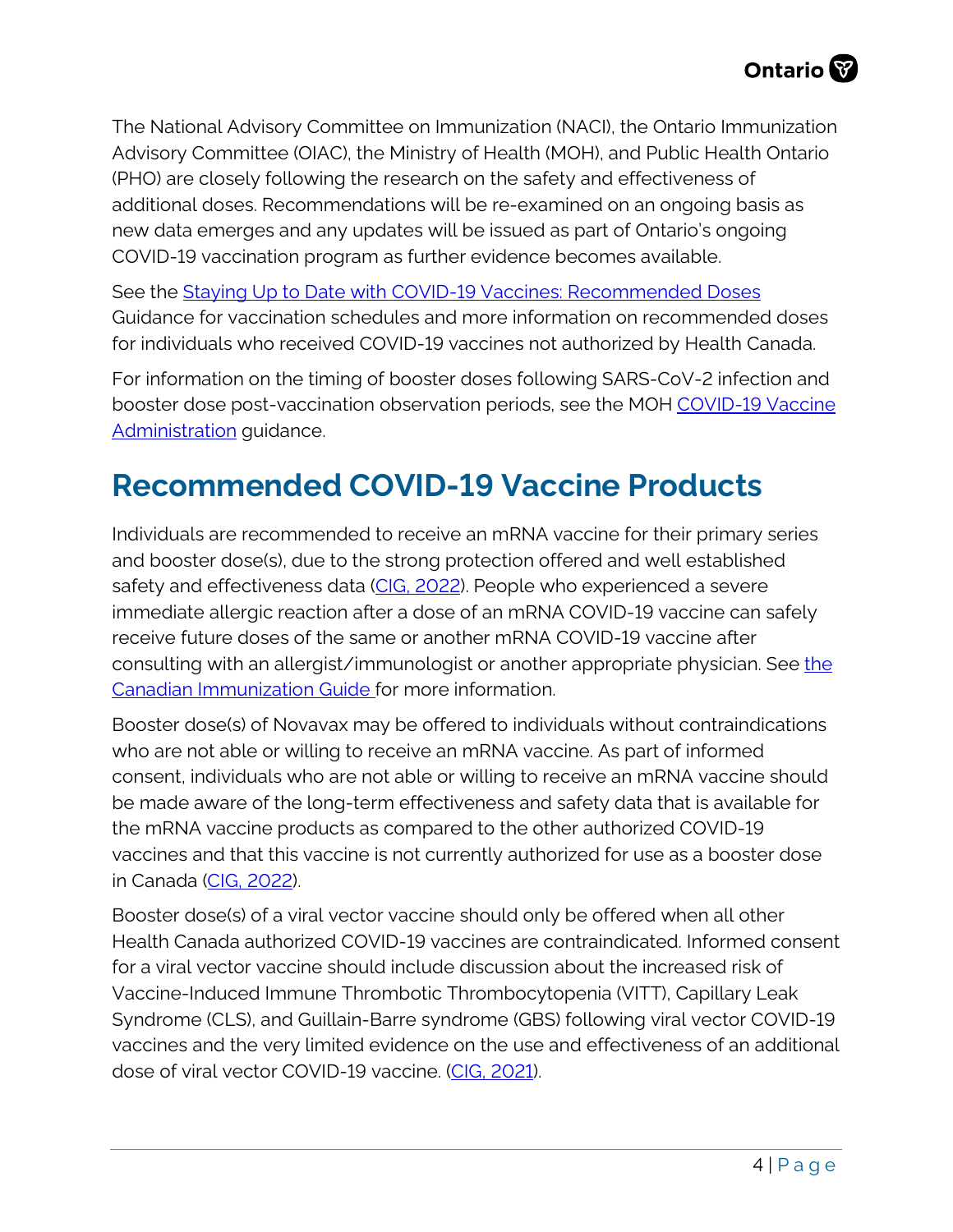The Medicago COVID-19 vaccine is not currently authorized for use as booster dose(s) in Canada. Informed consent when administering a Medicago primary series should include mention that this vaccine is not currently authorized for use as a booster dose in Canada. Clinical trials of a booster dose of this vaccine are planned for Spring 2022. There are no data available on the use of Medicago as a booster dose, following either a homologous or heterologous schedule [\(NACI, 2022\)](https://www.canada.ca/content/dam/phac-aspc/documents/services/immunization/national-advisory-committee-on-immunization-naci/recommendations-use-medicago-covid-19-vaccine/recommendations-use-medicago-covid-19-vaccine.pdf). NACI will assess evidence on the use of Medicago vaccine as a booster dose as information becomes available and provide additional guidance as needed.

#### <span id="page-4-0"></span>**Table 1: Options and Rationale for Vaccine Type and Dose offered for COVID-19 Vaccine Booster Dose(s) and 3- Dose Primary Series in Certain Populations**

| <b>Population</b>                                                                          | Vaccine type (and<br>dose) which may be<br>preferred                                                                                                                                                                                              | Rationale or additional<br>considerations                                                                                                                                                                                                                                                      |
|--------------------------------------------------------------------------------------------|---------------------------------------------------------------------------------------------------------------------------------------------------------------------------------------------------------------------------------------------------|------------------------------------------------------------------------------------------------------------------------------------------------------------------------------------------------------------------------------------------------------------------------------------------------|
| 12 to 29 year olds<br>(including those)<br>moderately to<br>severely<br>immunocompromised) | Pfizer-BioNTech (30<br>mcg) is recommended.<br>For moderately to<br>severely<br>immunocompromised<br>individuals, the vaccine<br>offered is based on<br>clinical discretion; if<br>Moderna is being used,<br>a 100 mcg dose may<br>be considered. | Lower reported rates of<br>$\bullet$<br>myocarditis/pericarditis<br>following vaccination with<br>Pfizer-BioNTech (30 mcg)<br>compared to Moderna (100<br>$mcq$ )<br>There is currently no data on<br>$\bullet$<br>the use of Moderna booster<br>dose in adolescents 12 to 17<br>years of age. |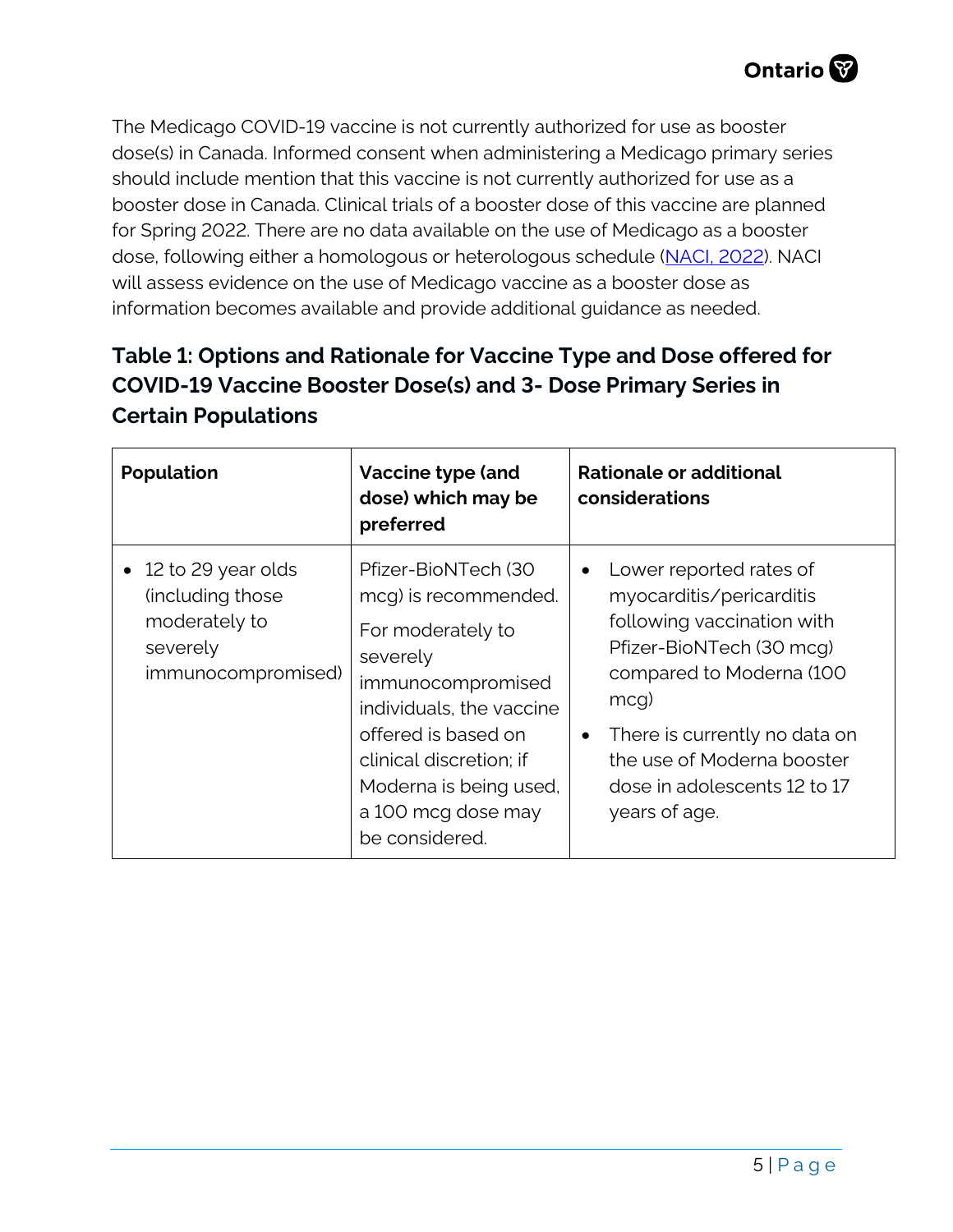

| Population                                                                                                                                                                                                                                                                                                            | Vaccine type (and<br>dose) which may be<br>preferred                                                                                                                                                                                 | <b>Rationale or additional</b><br>considerations                                                                                                                                                                                                                                                                                                                                                                                                                                                                                                                                                                                                                                                                                                                                                                                                                                       |
|-----------------------------------------------------------------------------------------------------------------------------------------------------------------------------------------------------------------------------------------------------------------------------------------------------------------------|--------------------------------------------------------------------------------------------------------------------------------------------------------------------------------------------------------------------------------------|----------------------------------------------------------------------------------------------------------------------------------------------------------------------------------------------------------------------------------------------------------------------------------------------------------------------------------------------------------------------------------------------------------------------------------------------------------------------------------------------------------------------------------------------------------------------------------------------------------------------------------------------------------------------------------------------------------------------------------------------------------------------------------------------------------------------------------------------------------------------------------------|
| ≥70 year olds<br>Residents of long-<br>term care homes,<br>retirement homes or<br>seniors in other<br>congregate settings<br>Moderately to<br>severely<br>immunocompromised<br>individuals aged 30<br>years of age and older<br>(for 3 <sup>rd</sup> dose as part of<br>the primary series and<br>for booster dose(s) | Either Moderna<br>(100mcg or 50mcg) or<br>Pfizer-BioNTech<br>(30mcg) may be<br>considered.<br>If Moderna vaccine is<br>being used as the<br>booster product, a 100<br>mcg dose may be<br>preferred, based on<br>clinical discretion. | Data suggest that the Moderna<br>$\bullet$<br>COVID-19 vaccine may provide<br>a more robust humoral and<br>cellular immune response.<br>Moderna (100 mcg) induces<br>$\bullet$<br>somewhat higher antibody<br>levels compared to Pfizer-<br>BioNTech (30 mcg). Protection<br>(against severe disease) from a<br>primary series with Moderna<br>(100 mcg) may be more<br>durable than Pfizer BioNTech<br>(30 mcg). These populations<br>may have less robust immune<br>function (elderly) or a<br>diminished immune response to<br>the vaccine (some<br>immunocompromised<br>individuals). It is possible that<br>Moderna (100 mcg) may induce<br>a better immune response than<br>Moderna (50 mcg).<br>Currently there are no data<br>comparing the immune<br>responses after a booster<br>vaccination with Moderna (100<br>mcg) and Pfizer-BioNTech (30<br>mcg) in these populations. |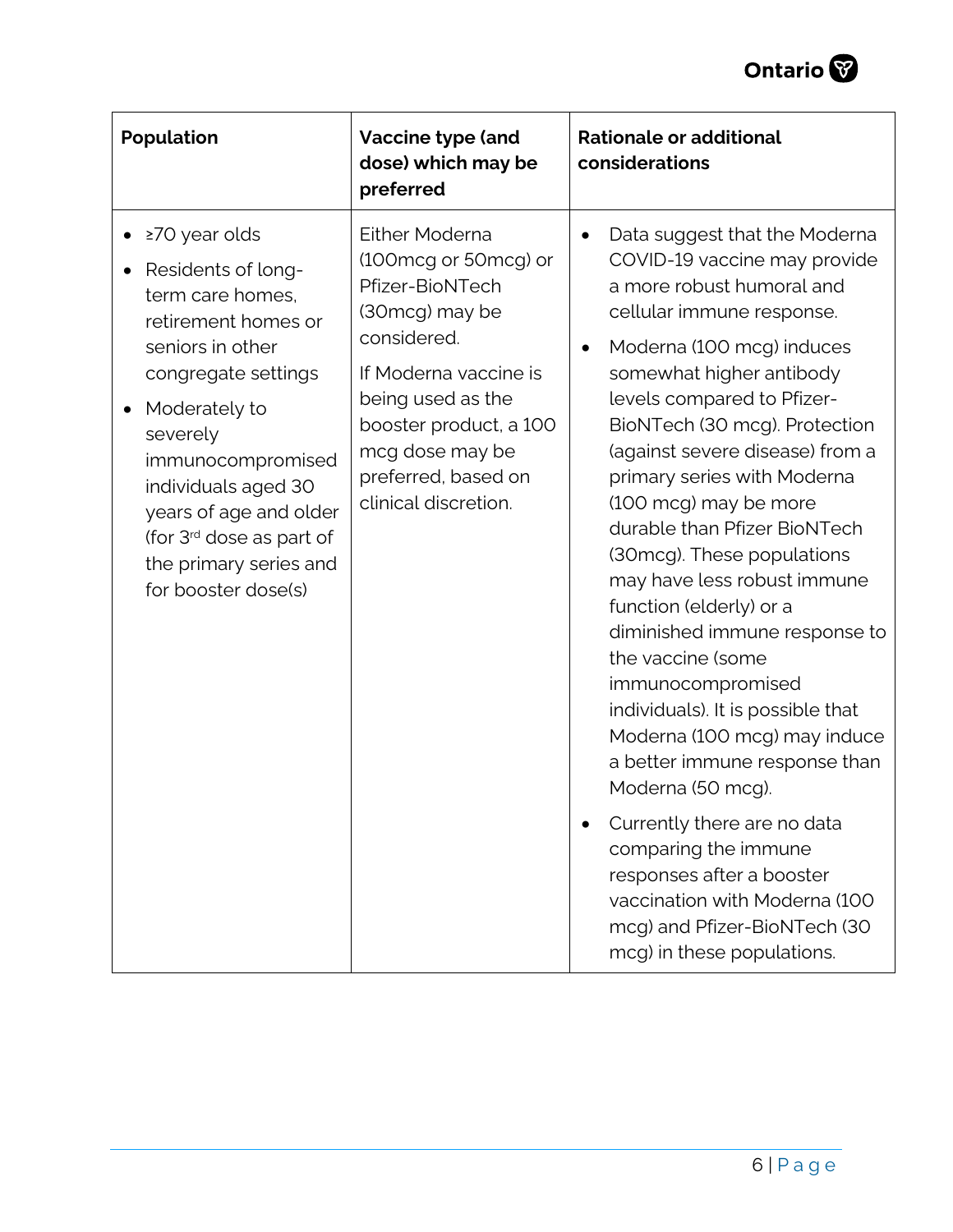

| Population                                                                                                         | Vaccine type (and<br>dose) which may be<br>preferred                                                       | Rationale or additional<br>considerations                                                                                                                                                                                                                                                                                                                                                                                                                                                                                                 |
|--------------------------------------------------------------------------------------------------------------------|------------------------------------------------------------------------------------------------------------|-------------------------------------------------------------------------------------------------------------------------------------------------------------------------------------------------------------------------------------------------------------------------------------------------------------------------------------------------------------------------------------------------------------------------------------------------------------------------------------------------------------------------------------------|
| For all other<br>populations in whom<br>booster doses are<br>recommended that<br>have not been<br>specified above. | Either Moderna (50<br>mcg) or Pfizer-<br>BioNTech (30 mcg) are<br>suitable products as<br>booster dose(s). | Both Pfizer-BioNTech and Moderna<br>are authorized as booster doses by<br>Health Canada.<br>Individuals who are not willing to<br>receive an mRNA vaccine should<br>be made aware of the longer-term<br>effectiveness and safety data that<br>is available for the mRNA vaccine<br>products as compared to the other<br>authorized COVID-19 vaccines<br>vaccine as part of informed<br>consent <sup>1</sup><br>A viral vector vaccine should only<br>be considered when all other<br>authorized COVID-19 vaccines are<br>contraindicated. |

## <span id="page-6-0"></span>**3-Dose Primary Series for Moderately to Severely Immunocompromised**

#### <span id="page-6-1"></span>**Rationale**

• A 3-dose primary series is recommended for moderately to severely immunocompromised individuals with the aim of enhancing the immune response and establishing an adequate level of protection for individuals who may develop no or a sub-optimal immune response to a 2-dose primary series. See the COVID-19 chapter in the Canadian Immunization Guide: [Immunocompromised persons](https://www.canada.ca/en/public-health/services/publications/healthy-living/canadian-immunization-guide-part-4-active-vaccines/page-26-covid-19-vaccine.html) for more information.

<span id="page-6-2"></span><sup>&</sup>lt;sup>1</sup> See [NACI's recommendations](https://www.canada.ca/en/public-health/services/publications/healthy-living/canadian-immunization-guide-part-4-active-vaccines/page-26-covid-19-vaccine.html) on Novavax for more information.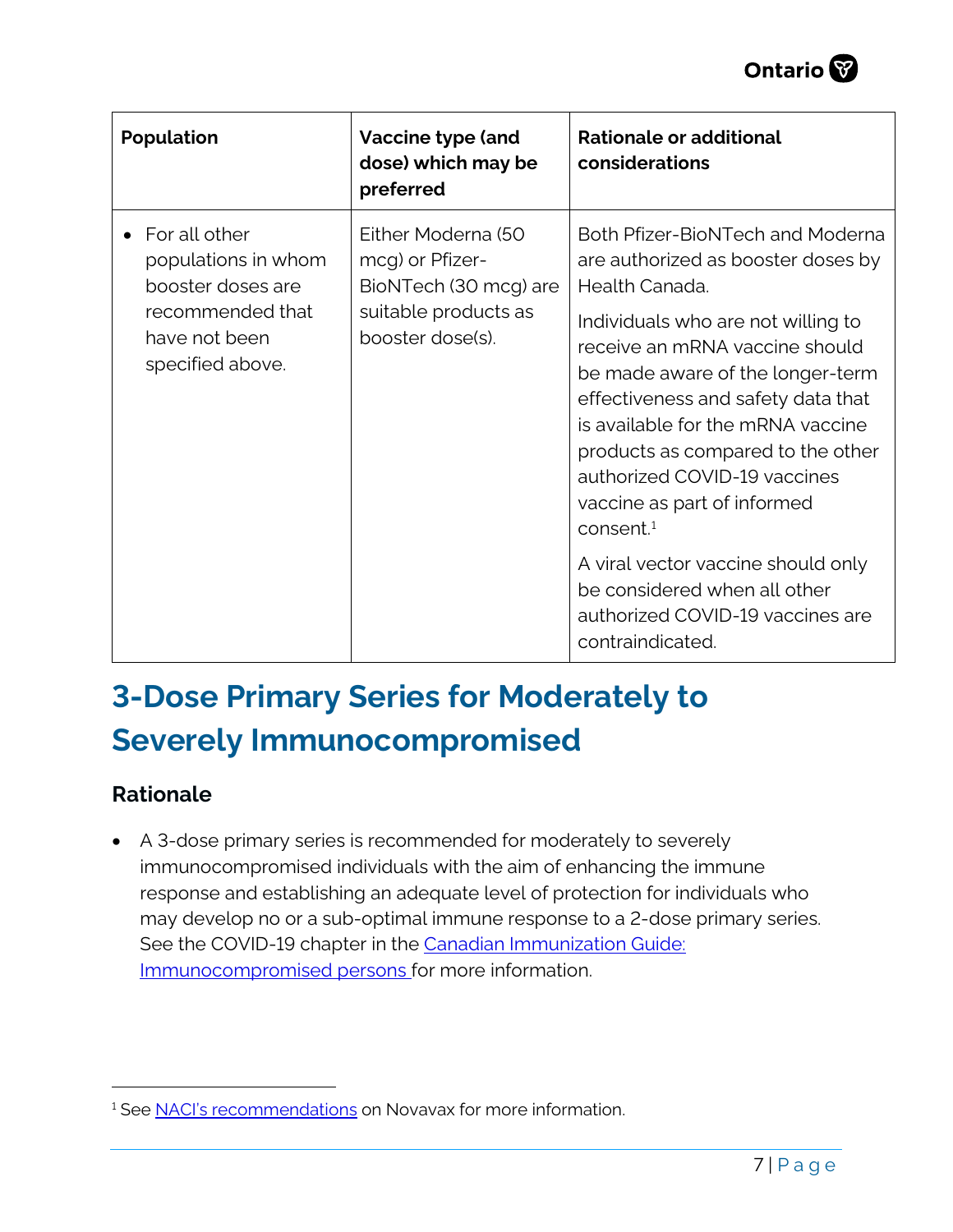• There is emerging evidence on the safety and immunogenicity following a third dose of a COVID-19 vaccine for those that have not seroconverted following their second dose in select immunocompromised populations. Certain moderately and severely immunocompromised populations may benefit from a third dose to complete a primary COVID-19 vaccines series.

#### <span id="page-7-0"></span>**Recommendations**

- A 3-dose primary series of mRNA COVID-19 vaccines is recommended for the following populations eligible for vaccination with the vaccine product authorized for their age group (these recommendations also apply to children aged 5-11 who fall within any of the categories below):
	- o Individuals receiving dialysis (hemodialysis or peritoneal dialysis)
	- $\circ$  Individuals receiving active treatment<sup>[2](#page-7-1)</sup> (e.g., chemotherapy, targeted therapies, immunotherapy) for solid tumour or hematologic malignancies
	- o Recipients of solid-organ transplant and taking immunosuppressive therapy
	- o Recipients of chimeric antigen receptor (CAR)-T-cell therapy or hematopoietic stem cell transplant (within 2 years of transplantation or taking immunosuppression therapy)
	- o Individuals with moderate to severe primary immunodeficiency (e.g., DiGeorge syndrome, Wiskott-Aldrich syndrome)
	- o Individuals with HIV with prior AIDS defining illness **or** prior CD4 count ≤ 200/mm3 **or** prior CD4 fraction ≤ 15% **or** (in children 5-11 years) perinatally acquired HIV infection

<span id="page-7-1"></span><sup>&</sup>lt;sup>2</sup> Active treatment includes patients who have completed treatment within 3 months. Active treatment is defined as chemotherapy, targeted therapies, immunotherapy, and excludes individuals receiving therapy that does not suppress the immune system (e.g., solely hormonal therapy or radiation therapy). See Ontario Health/Cancer Care Ontario's [Frequently Asked Questions](https://www.cancercareontario.ca/sites/ccocancercare/files/assets/COVID-19VaccineClinicianFAQ.pdf) for more information.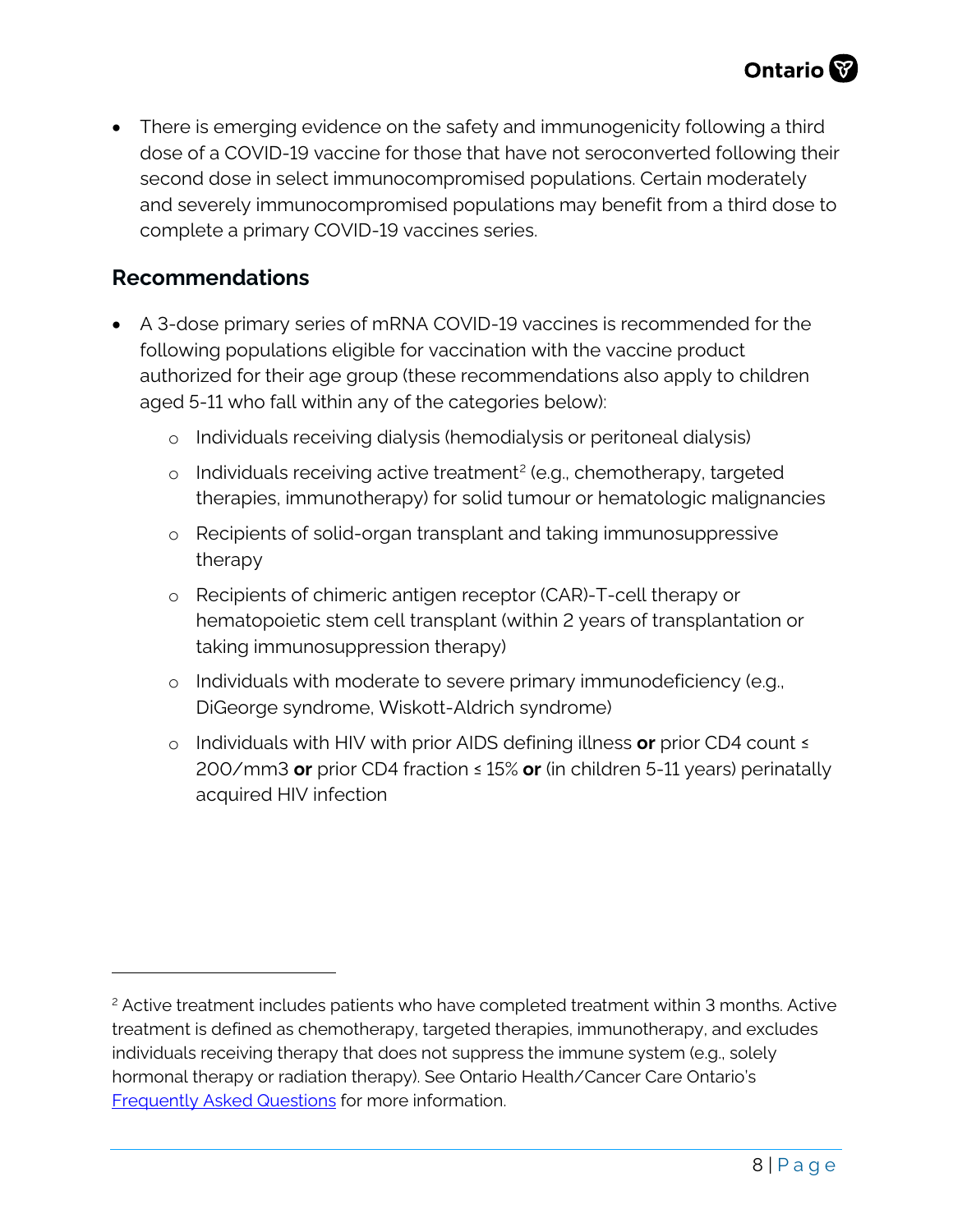- o Individuals receiving active treatment with the following categories of immunosuppressive therapies: anti-B cell therapies<sup>[3](#page-8-0)</sup> (monoclonal antibodies targeting CD19, CD20 and CD22), high-dose systemic corticosteroids (refer to the [Canadian Immunization Guide](https://www.canada.ca/en/public-health/services/publications/healthy-living/canadian-immunization-guide-part-3-vaccination-specific-populations/page-8-immunization-immunocompromised-persons.html) for suggested definition of high dose steroids), alkylating agents, antimetabolites, or tumor-necrosis factor (TNF) inhibitors and other biologic agents that are significantly immunosuppressive (See Table 1).
- For moderately to severely immunocompromised children ages 5-11, the pediatric Pfizer-BioNTech (10mcg) vaccine may be given as a 3-dose primary series. Indirect data from adult populations (≥18 years of age) suggests Moderna (100 mcg) may result in higher vaccine effectiveness after a 2-dose primary series compared to Pfizer-BioNTech Comirnaty (30 mcg) and is associated with a higher seroconversion rate among adult immunocompromised patients [\(NACI,](https://www.canada.ca/en/public-health/services/immunization/national-advisory-committee-on-immunization-naci/recommendations-use-moderna-spikevax-covid-19-vaccine-children-6-11-years-age.html)  [2022\)](https://www.canada.ca/en/public-health/services/immunization/national-advisory-committee-on-immunization-naci/recommendations-use-moderna-spikevax-covid-19-vaccine-children-6-11-years-age.html). Given this potential benefit, administration of the Moderna (50 mcg) vaccine as a 3-dose primary series may be considered for some immunocompromised individuals 6 to 11 years of age, as outlined in the product monograph.
- Immunocompromised individuals 12 years of age and older should be offered the full dose of either Moderna (100 mcg) or Pfizer-BioNTech (30 mcg) as a 3 dose primary series. Immunocompromised individuals between the ages of 12- 29 are preferentially recommended to receive Pfizer-BioNTech but may receive Moderna (100mcg) based on clinical discretion.
- The safety and efficacy of Novavax have not been established in individuals who are immunocompromised due to disease or treatment. Informed consent for use of the vaccine in this population (as a 3-dose primary series or booster dose(s)) should include discussion that there is currently limited evidence on the use of Novavax in this population, while there is evidence on the safety profile and effectiveness of mRNA COVID-19 vaccines in these populations based on real world use with large numbers of individuals [\(CIG, 2022\)](https://www.canada.ca/en/public-health/services/publications/healthy-living/canadian-immunization-guide-part-4-active-vaccines/page-26-covid-19-vaccine.html).
- The recommended interval between the second dose and the third dose of the primary series is at least **2 months (56 days).**

<span id="page-8-0"></span><sup>&</sup>lt;sup>3</sup> Active treatment for patients receiving B-cell depleting therapy includes patients who have completed treatment within 12 months.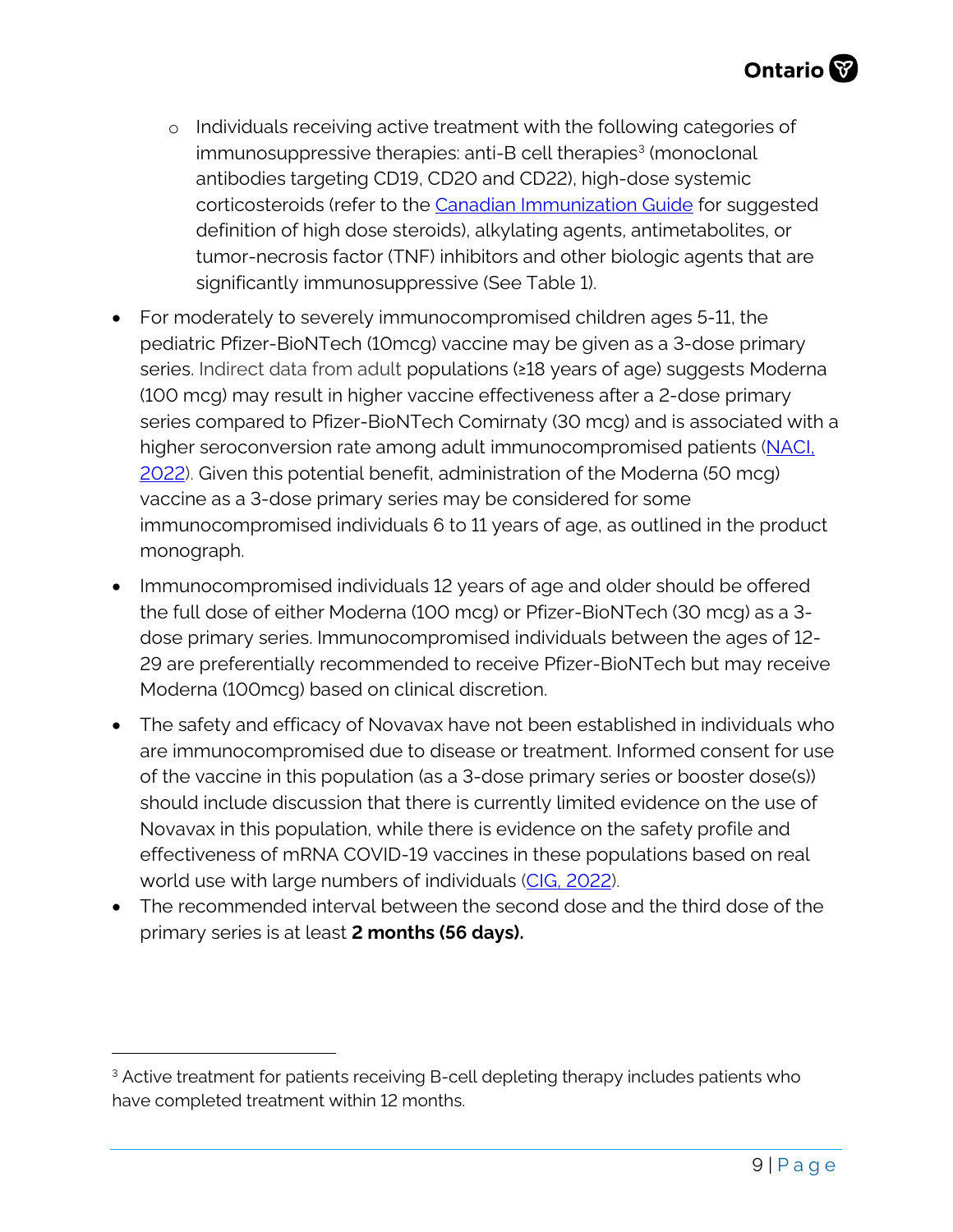- o As per NACI, the minimum interval is 28 days; however, an interval longer than the minimum of 28 days between doses is likely to result in a better immune response.
- o Exact timing should be decided with the treating provider in order to optimize the immune response from the vaccine series and minimize delays in management of the individual's underlying condition. Additionally, the interval should consider risk factors for exposure (including local epidemiology and circulation of variants of concern) and risk of severe disease from SARS-CoV-2 infection. Some immunocompromised individuals may still be susceptible after the 1 or 2 dose in the primary series, so their period of susceptibility until receipt of the additional dose will also increase if the interval between doses is increased.
- For guidance on the timing of vaccine administration for transplant recipients and those requiring immunosuppressive therapies, a more comprehensive list of conditions leading to primary immunodeficiency, and for further information on immunosuppressive therapies, refer to [Immunization of Immunocompromised](https://www.canada.ca/en/public-health/services/publications/healthy-living/canadian-immunization-guide-part-3-vaccination-specific-populations/page-8-immunization-immunocompromised-persons.html)  [Persons in the Canadian Immunization Guide \(CIG\), Part 3 – Vaccination of](https://www.canada.ca/en/public-health/services/publications/healthy-living/canadian-immunization-guide-part-3-vaccination-specific-populations/page-8-immunization-immunocompromised-persons.html)  [Specific Populations.](https://www.canada.ca/en/public-health/services/publications/healthy-living/canadian-immunization-guide-part-3-vaccination-specific-populations/page-8-immunization-immunocompromised-persons.html)
- To protect those who are immunocompromised, it also is strongly recommended that all people that come into close contact (e.g., healthcare workers and other support staff, family, friends, caregivers) with these individuals [stay up to date](https://www.health.gov.on.ca/en/pro/programs/publichealth/coronavirus/docs/vaccine/COVID_19_vaccine_up_to_date.pdf) with their COVID-19 vaccines by receiving all recommended doses (i.e., "ring vaccination"). Immunocompromised individuals and those that come into close contact with them should also continue to follow recommended public health measures for prevention and control of SARS-CoV-2 infection and transmission.

#### <span id="page-9-0"></span>**Table 1: List of Significantly Immunosuppressive Medications**

\*This list may not be comprehensive; health care providers may identify patients on other medications that are significantly immunosuppressive. Prescriptions for the below immunosuppressant medications can be presented for additional doses as needed. If an individual presents a prescription of a medication that is not listed in Table 1, they should be directed to their health care provider to receive a referral form/letter for a third and any subsequent dose(s) of a COVID-19 vaccine.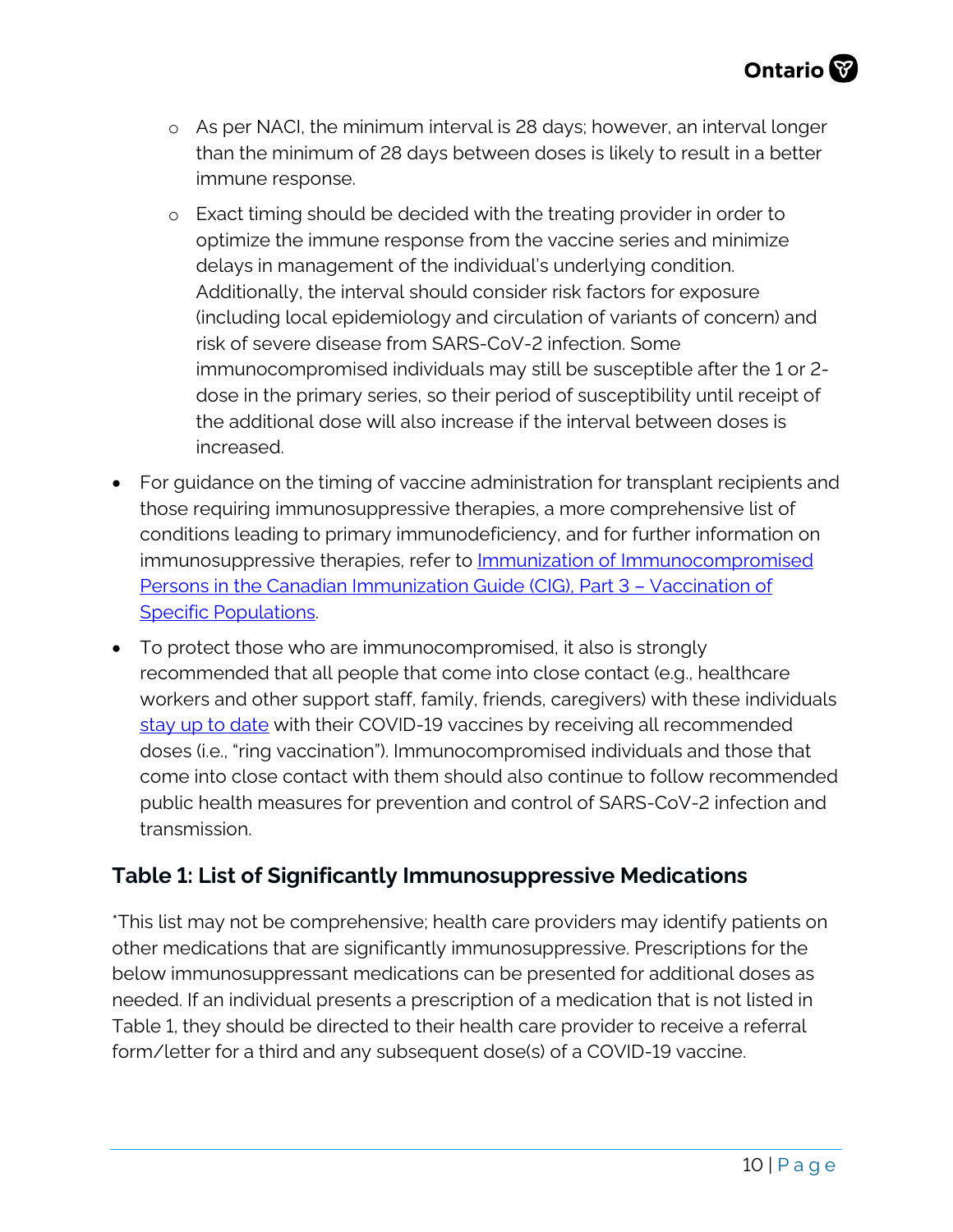

| <b>Class</b>                                                                    | <b>Generic Name(s)</b>             | <b>Brand Name(s)</b>                                   |
|---------------------------------------------------------------------------------|------------------------------------|--------------------------------------------------------|
| Steroids (>20 mg                                                                | Prednisone<br>$\bullet$            |                                                        |
| per day of<br>prednisone or<br>equivalent for at<br>least 2 weeks) <sup>4</sup> | dexamethasone                      | Decadron<br>$\bullet$                                  |
|                                                                                 | methylprednisolone<br>$\bullet$    | DepoMedrol<br>٠<br>SoluMedrol<br>Medrol                |
| Antimetabolites                                                                 | cyclophosphamide<br>$\bullet$      | Procytox<br>$\bullet$                                  |
|                                                                                 | leflunomide<br>$\bullet$           | Arava<br>٠                                             |
|                                                                                 | methotrexate                       | Trexall<br>Metoject<br>Otrexup<br>Rasuvo<br>Rheumatrex |
|                                                                                 | azathioprine                       | Imuran<br>٠                                            |
|                                                                                 | 6- mercaptopurine (6-MP)           | Purinethol<br>$\bullet$                                |
|                                                                                 | mycophenolic acid<br>$\bullet$     | Myfortic                                               |
|                                                                                 | mycophenolate mofetil<br>$\bullet$ | Cellcept<br>$\bullet$                                  |
| Calcineurin<br>inhibitors/mTOR<br>kinase inhibitor                              | tacrolimus<br>$\bullet$            | Prograf<br>٠<br>Advagraf<br>Envarsus PA                |
|                                                                                 | cyclosporine                       | Neoral<br>Gengraf<br>Sandimmune                        |
|                                                                                 | sirolimus<br>$\bullet$             | Rapamune                                               |
| <b>JAK (Janus kinase)</b><br>inhibitors                                         | baricitinib<br>$\bullet$           | Olumiant                                               |
|                                                                                 | tofacitinib<br>$\bullet$           | Xeljanz                                                |
|                                                                                 | upadacitinib<br>$\bullet$          | Rinvoq<br>$\bullet$                                    |

<span id="page-10-0"></span><sup>&</sup>lt;sup>4</sup> As the dosing information may not be included on the patient's prescription, confirmation of the dosage from the individual presenting their prescription is sufficient. Equivalent steroid dose (prednisone 20 mg = prednisolone 20 mg = methylprednisolone 16 mg = hydrocortisone 80 mg = dexamethasone 3 mg)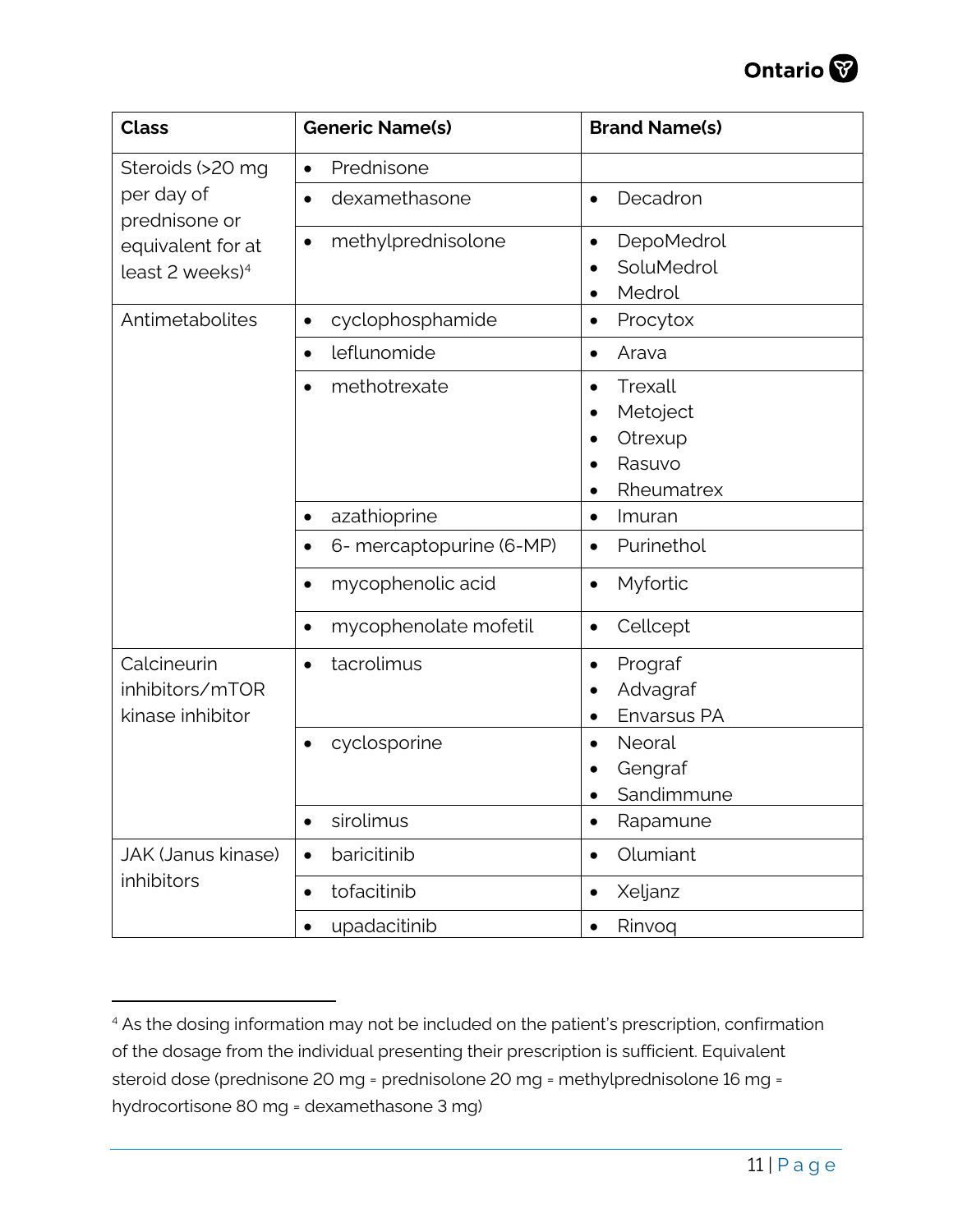

| <b>Class</b>                                         | <b>Generic Name(s)</b>                                 | <b>Brand Name(s)</b>                                                                                                         |
|------------------------------------------------------|--------------------------------------------------------|------------------------------------------------------------------------------------------------------------------------------|
| Anti-TNF (tumor<br>necrosis factor)                  | adalimumab<br>$\bullet$                                | Humira<br>$\bullet$<br>Amgevita<br>$\bullet$<br>Hadlima<br>$\bullet$<br>Hulio<br>$\bullet$<br>Hyrimoz<br>$\bullet$<br>Idacio |
|                                                      | golimumab<br>$\bullet$                                 | Simponi<br>$\bullet$                                                                                                         |
|                                                      | certolizumab pegol<br>$\bullet$                        | Cimzia<br>$\bullet$                                                                                                          |
|                                                      | etanercept                                             | Enbrel<br>$\bullet$<br><b>Brenzys</b><br>$\bullet$<br>Erelzi<br>$\bullet$                                                    |
|                                                      | infliximab<br>$\bullet$                                | Remicade<br>$\bullet$<br>Avsola<br>$\bullet$<br>Inflectra<br>$\bullet$<br>Remsima<br>$\bullet$<br>Renflexis<br>$\bullet$     |
| Anti-Inflammatory                                    | Sulfasalazine<br>$\bullet$                             | Salazopyrin<br>$\bullet$<br>Azulfidine                                                                                       |
|                                                      | 5-Aminosalicylic Acid<br>$\bullet$<br>(ASA)/mesalamine | Pentasa<br>$\bullet$                                                                                                         |
| Anti-CD20                                            | Rituximab<br>$\bullet$                                 | Rituxan<br>$\bullet$<br>Ruxience<br>$\bullet$<br>Riximyo<br>Truxima<br>Riabni<br>$\bullet$                                   |
|                                                      | ocrelizumab<br>$\bullet$                               | Ocrevus<br>$\bullet$                                                                                                         |
|                                                      | ofatumumab<br>$\bullet$                                | Kesimpta<br>$\bullet$                                                                                                        |
| IL-1 RA<br>(interleukin-1<br>receptor<br>antagonist) | anakinra<br>٠<br>canakinumab                           | Kineret<br>$\bullet$<br><b>Ilaris</b><br>$\bullet$                                                                           |
| Anti-IL6                                             | tocilizumab<br>$\bullet$                               | Actemra<br>$\bullet$                                                                                                         |
|                                                      | sarilumab<br>$\bullet$                                 | Kevzara<br>$\bullet$                                                                                                         |
| Anti-IL12/IL23                                       | ustekinumab                                            | Stelara                                                                                                                      |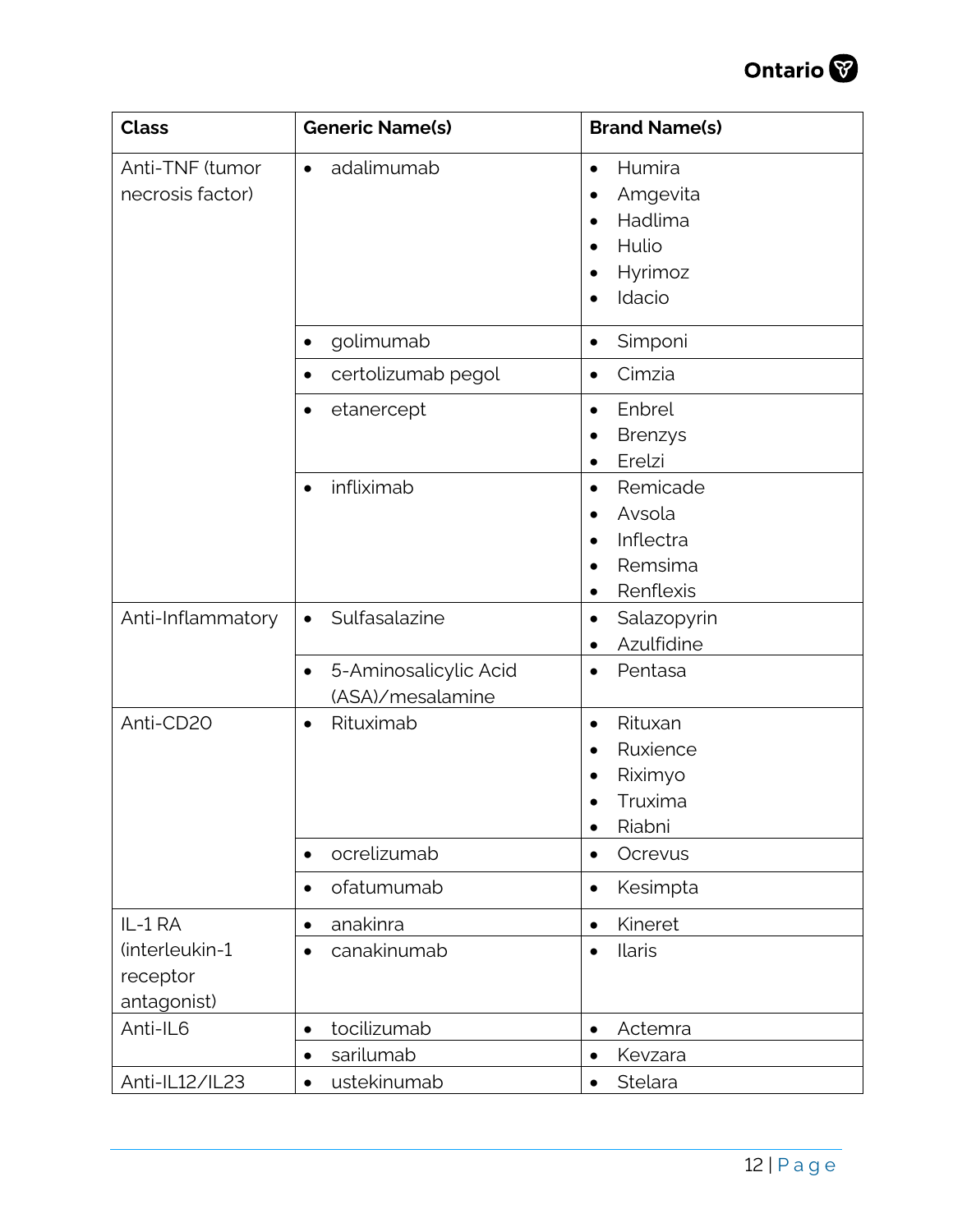| <b>Class</b>                                 | <b>Generic Name(s)</b>    | <b>Brand Name(s)</b>  |
|----------------------------------------------|---------------------------|-----------------------|
| Anti-IL17                                    | secukinumab<br>$\bullet$  | Cosentyx<br>$\bullet$ |
|                                              | ixekizumab<br>$\bullet$   | Taltz<br>$\bullet$    |
| Anti-ILI7R                                   | brodalumab<br>$\bullet$   | Siliq<br>$\bullet$    |
| Anti-BLyS                                    | belimumab<br>$\bullet$    | Benlysta<br>$\bullet$ |
| Anti-IL23                                    | guselkumab<br>٠           | Tremfya<br>$\bullet$  |
|                                              | risankizumab<br>$\bullet$ | Skyrizi<br>$\bullet$  |
| Selective T-cell<br>costimulation<br>blocker | abatacept<br>$\bullet$    | Orencia<br>$\bullet$  |
| S1PR (sphingosine                            | fingolimod                | Gilenya<br>$\bullet$  |
| 1-phosphate                                  | siponimod<br>$\bullet$    | Mayzent<br>$\bullet$  |
| receptor) agonist                            | ozanimod<br>$\bullet$     | Zeposia<br>$\bullet$  |
| Phosphodiesterase<br>inhibitors              | Apremilast<br>$\bullet$   | Otezla                |
| Anti-integrin                                | vedolizumab<br>$\bullet$  | Entyvio               |

### <span id="page-12-0"></span>**First Booster Dose Recommendations**

A first booster dose is recommended based on the ongoing risk of infection due to waning immunity, the ongoing risk of severe illness from COVID-19, the societal disruption that results from transmission of infections, and the adverse impacts on health system capacity from the COVID-19 pandemic.

- All individuals in Ontario aged **≥12 years of age** are recommended to receive a first booster dose after completion of a primary COVID-19 vaccine series.
	- o For individuals who received a 3-dose primary series (e.g. moderately to severely immunocompromised individuals, individuals who received COVID-19 vaccines not authorized by Health Canada), the first booster dose would be their  $4<sup>th</sup>$  dose.<sup>[5](#page-12-1)</sup>

<span id="page-12-1"></span><sup>5</sup> See the [Staying Up to Date with COVID-19 Vaccines: Recommended Doses](https://www.health.gov.on.ca/en/pro/programs/publichealth/coronavirus/docs/vaccine/COVID_19_vaccine_up_to_date.pdf#page=3) Guidance for vaccination schedules and more information on recommended doses for individuals who received COVID-19 vaccines not authorized by Health Canada.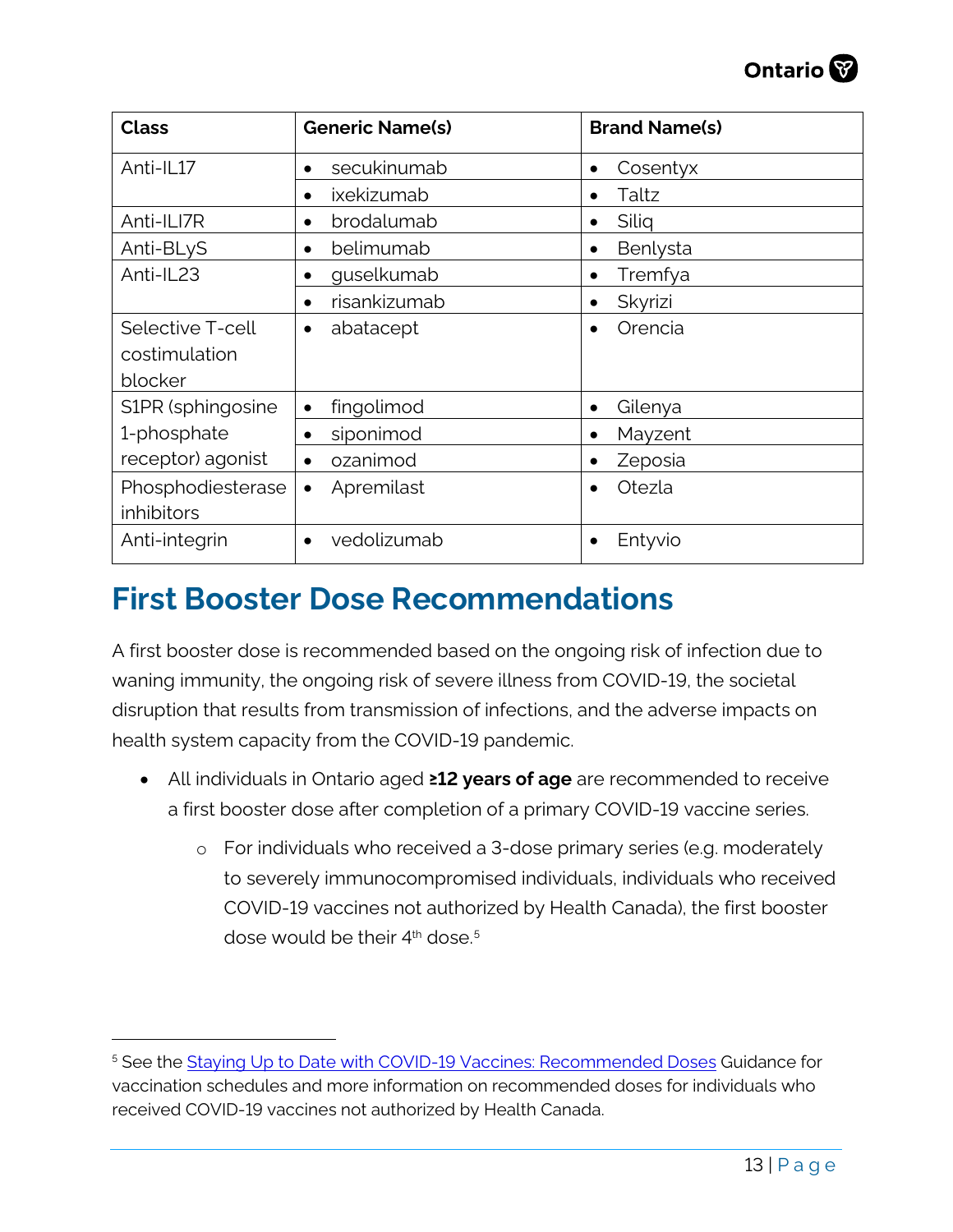- o For individuals that received a dose of Janssen COVID-19 vaccine (a one dose primary series), the first booster dose would be their 2<sup>nd</sup> dose.
- Ontario strongly recommends that a booster dose of an mRNA vaccine should be offered.

#### <span id="page-13-0"></span>**Recommended First Booster Dose Intervals**

- Individuals in Ontario aged **12-17 years of age** are eligible to receive a first booster dose of the Pfizer-BioNTech COVID-19 vaccine **≥6 months (168 days)** after completion of a primary COVID-19 vaccine series.
	- o This interval may be associated with a lower risk of myocarditis with or without pericarditis. With informed consent, individuals 12-17 years of age may receive a first booster dose at a minimum of 3 months (84 days) after completion of a primary COVID-19 vaccine series.
- Individuals in Ontario aged **18 years of age and older** are eligible to receive a first booster dose of an mRNA vaccine **≥3 months (84 days)** after completion of a primary COVID-19 vaccine series.

### <span id="page-13-1"></span>**Second Booster Dose for Specific Populations**

The term "second booster dose" refers to the dose given after the complete primary series and first booster dose.<sup>[6](#page-13-2)</sup>

- $\bullet$  A second booster corresponds to a  $4<sup>th</sup>$  dose among eligible immunocompetent individuals, as they have a recommended 2-dose primary series
- $\bullet$  A second booster corresponds to a  $5<sup>th</sup>$  dose among individuals that have a recommended 3-dose primary series (e.g. moderately to severely immunocompromised individuals, individuals who received non-Health Canada authorized COVID-19 vaccines).

<span id="page-13-2"></span><sup>&</sup>lt;sup>6</sup> See the [Staying Up to Date with COVID-19 Vaccines: Recommended Doses](https://www.health.gov.on.ca/en/pro/programs/publichealth/coronavirus/docs/vaccine/COVID_19_vaccine_up_to_date.pdf#page=3) Guidance for vaccination schedules and more information on recommended doses for individuals who received COVID-19 vaccines not authorized by Health Canada.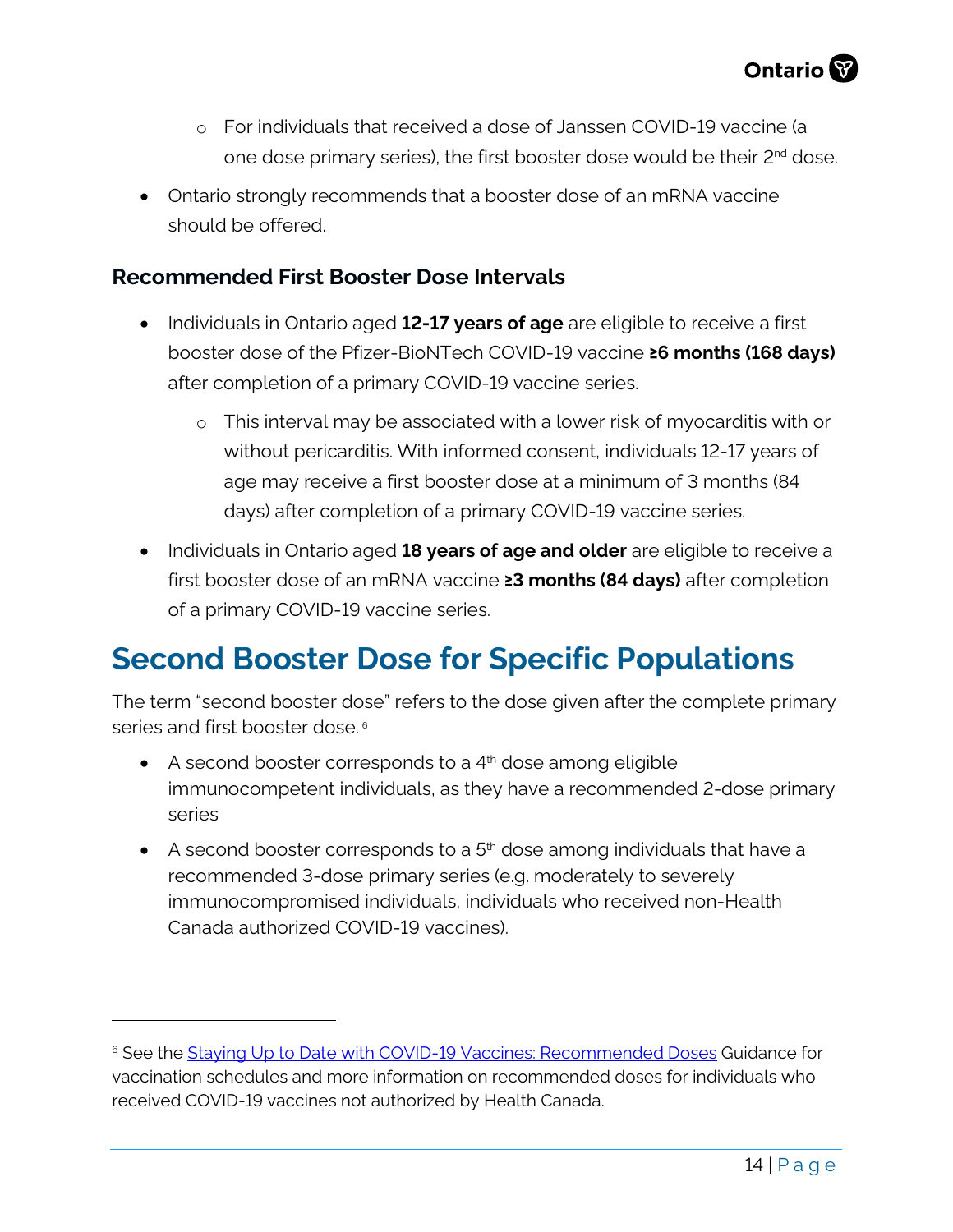o Individuals who received a 3-dose primary series are eligible for a second booster only if they fall into one of the below groups.

#### <span id="page-14-0"></span>**Individuals 60 Years of Age and Older**

Individuals 60 years of age and older are at increased risk for severe disease, hospitalization, and death from COVID-19. Many of these individuals are several months past their first booster dose which may lead to increased vulnerability due to waning immunity. A second booster dose should be offered to individuals 60 years of age and older who received their first booster dose **≥five months (140 days)** prior. Individuals 60 years of age and older may receive a second booster dose at a minimum interval of 3 months (84 days) after their first booster dose.[7](#page-14-2)

#### <span id="page-14-1"></span>**First Nation, Inuit and Métis Adults**

First Nation, Inuit and Métis individuals, and their non-Indigenous household members, 18 years of age and older may be offered a second booster dose, as these communities have an increased risk for severe disease due to a variety of intersecting factors including underlying medical conditions and potential decreased access to health care [\(NACI, 2022\)](https://www.canada.ca/content/dam/phac-aspc/documents/services/immunization/national-advisory-committee-on-immunization-naci/naci-guidance-second-booster-dose-covid-19-vaccines.pdf). The second booster dose may be offered **≥five months (140 days)** after their first booster dose at the discretion of their health care provider. The minimum interval for the second booster dose is 3 months (84 days) after their first booster dose. 6

As per [NACI,](https://www.canada.ca/content/dam/phac-aspc/documents/services/immunization/national-advisory-committee-on-immunization-naci/naci-guidance-second-booster-dose-covid-19-vaccines.pdf) whether or not booster dose vaccine programs are needed in Indigenous communities should be determined by First Nation, Inuit and Métis leadership and their communities, and with the support of public health partners in accordance with the United Nations Declaration on the Rights of Indigenous Peoples.

<span id="page-14-2"></span> $<sup>7</sup>$  The longer 5-month interval is recommended as it is likely to result in a better immune</sup> response, higher vaccine effectiveness and longer duration of protection. The interval should consider risk factors for exposure (including local epidemiology and variants of concern) and risk of severe disease from SARS-CoV-2 infection.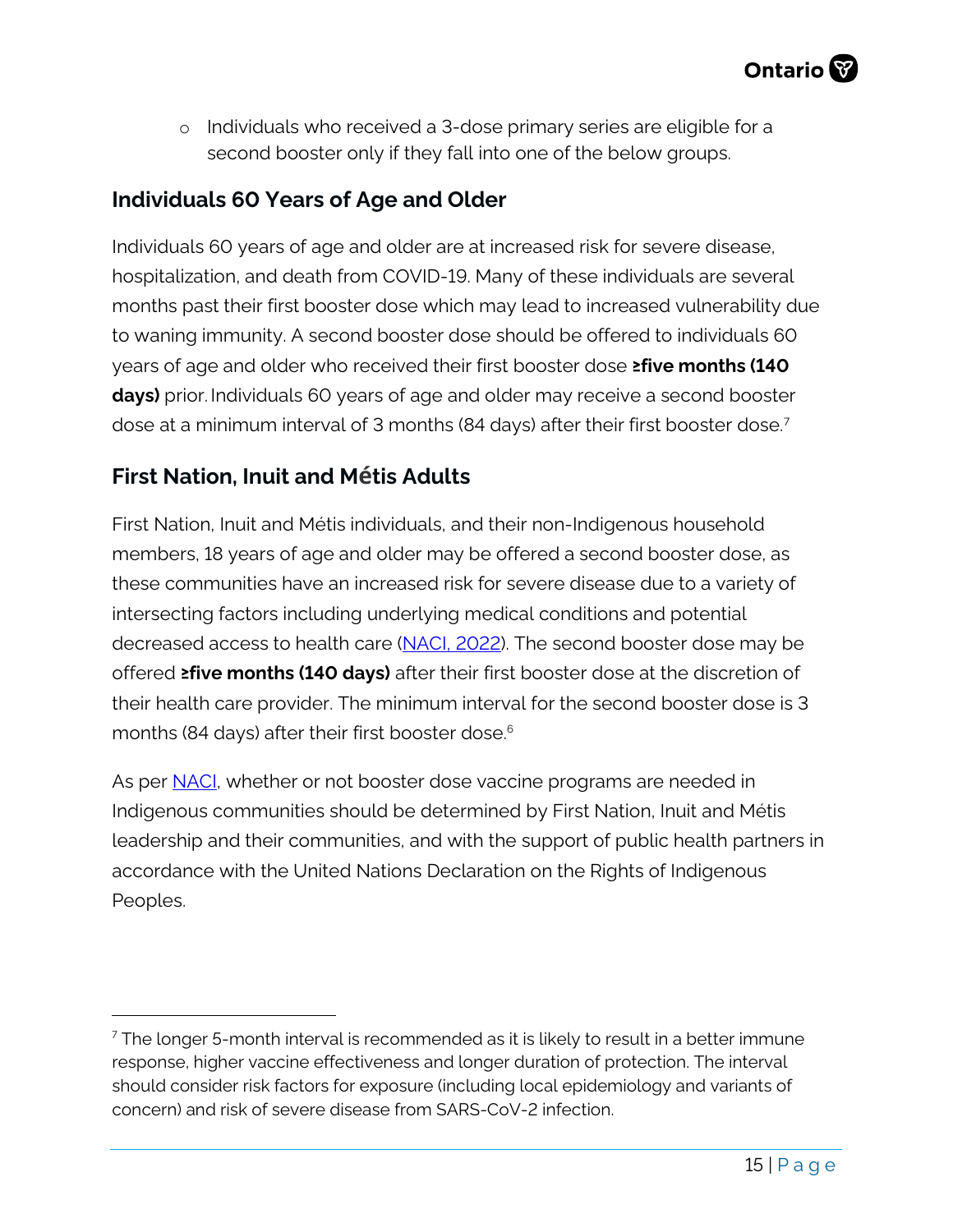#### <span id="page-15-0"></span>**Residents of Long-Term Care Homes, Retirement Homes, Elder Care Lodges and Older Adults Living in other Congregate Settings**

Residents of long-term care homes (LTCH) and retirement homes (RH), Elder Care Lodges, and older adults living in other congregate settings are at increased risk for both COVID-19 infection and severe disease, such as hospitalization and death. Many of these individuals are many months past their first booster dose and are increasingly susceptible to COVID-19 infection due to waning immunity [\(OIAC, 2021\)](https://www.publichealthontario.ca/-/media/Documents/nCoV/Vaccines/2022/01/covid-19-oiac-4th-dose-recommendations-older-adults-ltc.pdf?sc_lang=en). A second booster dose of an mRNA vaccine is recommended for residents of longterm care homes, retirement homes, Elder Care Lodges and older adults living in other congregate settings providing assisted-living and health services\* who received their first booster dose at least **three months (84 days)** prior.

\*This includes settings providing assistance with: bathing, hygiene, ambulation, feeding, dressing, continence care, skin care, dementia care, provision of meals, administration of medications, nursing, or medical services. Other congregate settings may include chronic care hospitals, or older adults living in congregate settings for people with developmental disabilities, or older adults living in congregate settings focussed on mental health and addictions.